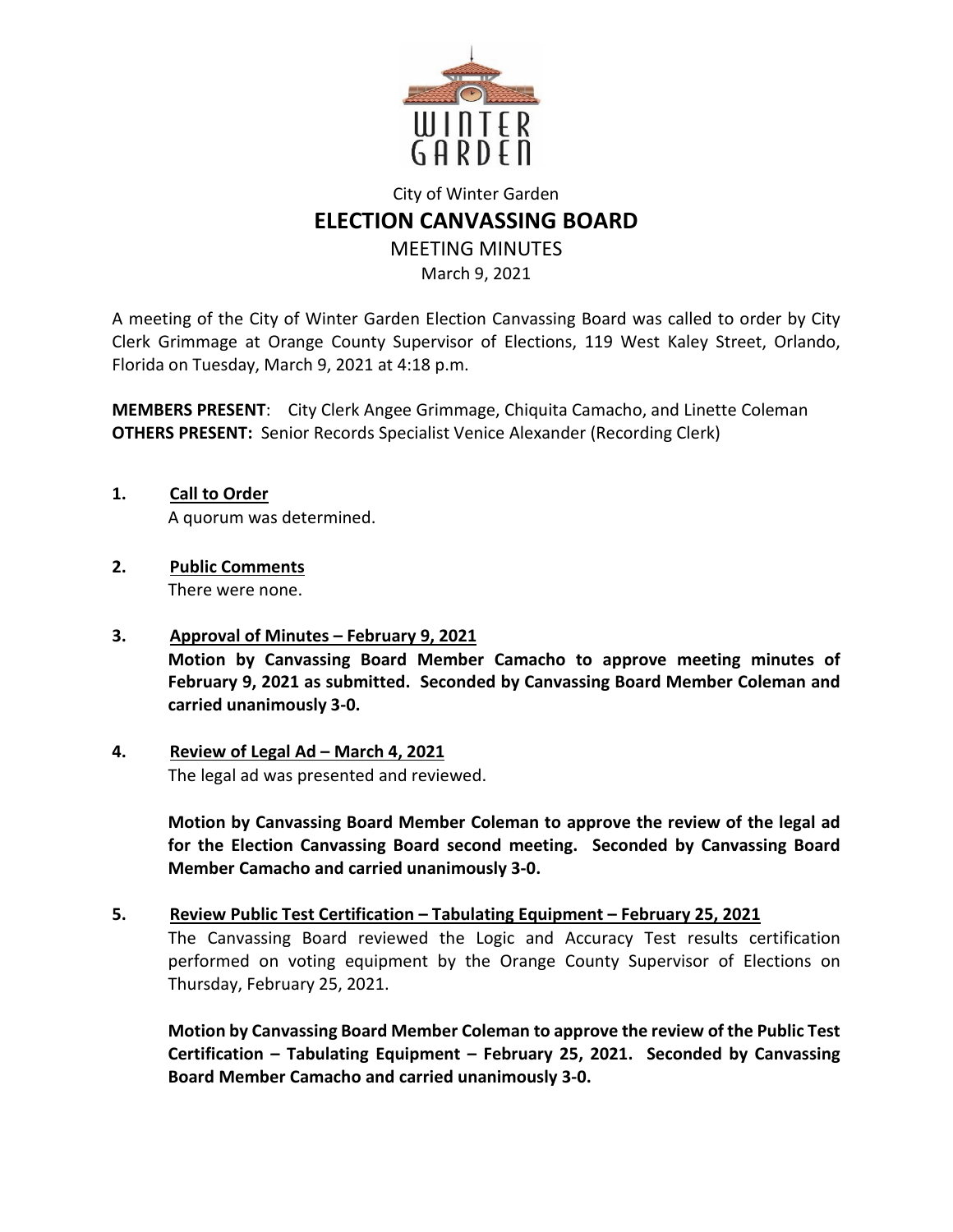2021 – Election Canvassing Board Meeting March 9, 2021 Page 2 of 3 City of Winter Garden

#### **6. Pre-tabulating logic and accuracy test on vote-by-mail voting equipment**

*Orange County Supervisor of Elections staff presented the pre-tabulating logic and accuracy test on vote-by-mail voting equipment performed February 25, 2021.* 

#### **7. Canvass Vote-by-Mail/provisional ballots**

Orange County Supervisor of Elections staff presented Vote-by-Mail ballots requiring the Canvassing Board's review and decision in accordance with their adopted criteria.

**The Canvassing Board examined Vote-by-Mail ballots that were separated by Orange County Supervisor of Elections staff. It was determined that these items would remain PENDING until further review.** 

The Canvassing Board **recessed** its meeting at 5:36 p.m. and **reconvened** at 6:48 p.m.

**Motion by Canvassing Board Member Coleman to REJECT (1) Vote-by-Mail ballot cast because voter already voted. Seconded by Canvassing Board Member Camacho and carried unanimously 3-0.** 

**Motion by Canvassing Board Member Camacho to REJECT (1) Vote-by-Mail ballot cast due to deceased voter. Seconded by Canvassing Board Member Coleman and carried unanimously 3-0.** 

There were no provisional ballots.

Orange County staff stated that Vote-by-Mail ballots had been received in their last mail run before 7:00 p.m.

The Canvassing Board was presented the unofficial Vote-by-Mail return statistics (See attached – **Exhibit A**).

## **8. Post-tabulating logic and accuracy test on Vote-by-Mail voting equipment**  This item was not discussed.

## **9. Possible certification of the election results and audit**

Certification of election results and audit were postponed until March 12, 2021 at 2:00 p.m.

**Motion by Canvassing Board Member Coleman to POSTPONE Certification of election results and audit until March 12, 2021 at 2:00 p.m. Seconded by Canvassing Board Member Camacho and carried unanimously 3-0.**